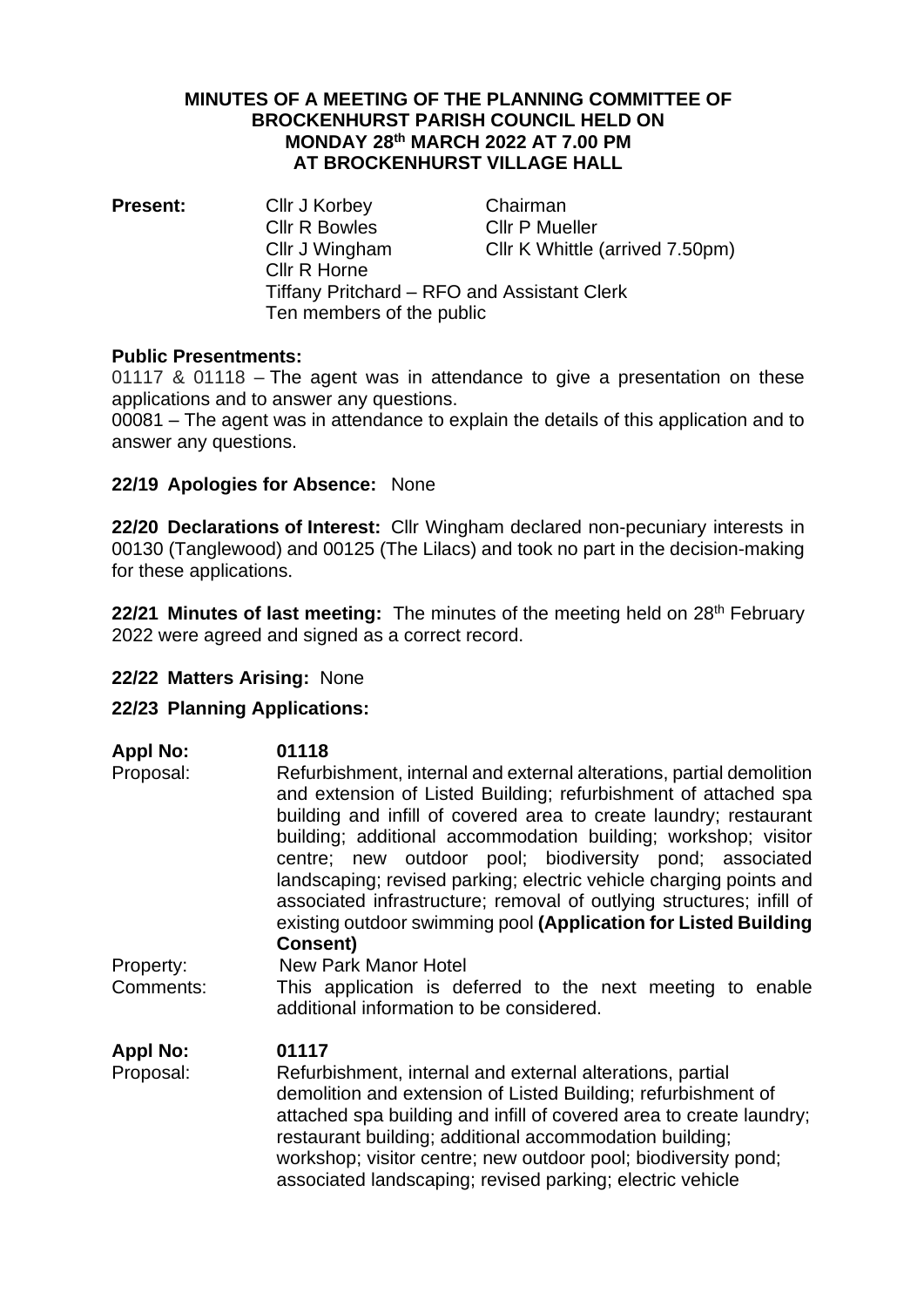| Property:<br>Comments:                                 | charging points and associated infrastructure; removal of<br>outlying structures; infill of existing outdoor swimming pool<br><b>New Park Manor Hotel</b><br>This application is deferred to the next meeting to enable<br>additional information to be considered.                                                                                                                                                 |
|--------------------------------------------------------|---------------------------------------------------------------------------------------------------------------------------------------------------------------------------------------------------------------------------------------------------------------------------------------------------------------------------------------------------------------------------------------------------------------------|
| <b>Appl No:</b><br>Proposal:                           | 00130<br>Single storey extension; cladding: demolition of existing stable<br>block                                                                                                                                                                                                                                                                                                                                  |
| Property:<br>Comments:                                 | Tanglewood, Balmer Lawn Road<br>4. We recommend refusal.<br>Officer's comments unavailable at time of meeting.<br>The area is environmentally sensitive in several ways.<br>Insufficient information regarding drainage.<br>We would appreciate any useful information the officer may<br>have resulting in the previous decisions.                                                                                 |
| <b>Appl No:</b><br>Proposal:<br>Property:<br>Comments: | 00081<br>Outbuilding with decking<br>Deerhide, Forest Park Road<br>3. We recommend permission.<br>We request that a condition is imposed preventing the<br>outbuilding from being turned into accommodation.                                                                                                                                                                                                        |
| <b>Appl No:</b><br>Proposal:<br>Property:<br>Comments: | 01102<br>Driving range building<br><b>Brokenhurst Manor Golf Club</b><br>3. We recommend permission.                                                                                                                                                                                                                                                                                                                |
| <b>Appl No:</b><br>Proposal:<br>Property:<br>Comments: | 00109<br>Single storey extension<br>3 Brookley Road<br>2. We recommend refusal, for the reasons listed below, but<br>would accept the decision reached by the National Park<br>Authority's Officers under their delegated powers.<br>The original consent was granted on condition of removing the<br>permitted development rights. We consider that this should<br>remain. Neighbour amenity would be compromised. |
| <b>Appl No:</b><br>Proposal:<br>Property:<br>Comments: | 00088<br>Single storey extensions; car port; porch; cladding; alterations to<br>fenestration to facilitate garage conversion (demolition of existing<br>conservatory)<br><b>46 New Forest Drive</b><br>3. We recommend permission.                                                                                                                                                                                  |
| <b>Appl No:</b><br>Proposal:<br>Property:<br>Comments: | 00113<br>Single storey extension; alterations to doors and windows<br>September Cottage, North Road<br>3. We recommend permission.<br>This decision is subject to the officer's comments, which are<br>unavailable at this time.                                                                                                                                                                                    |